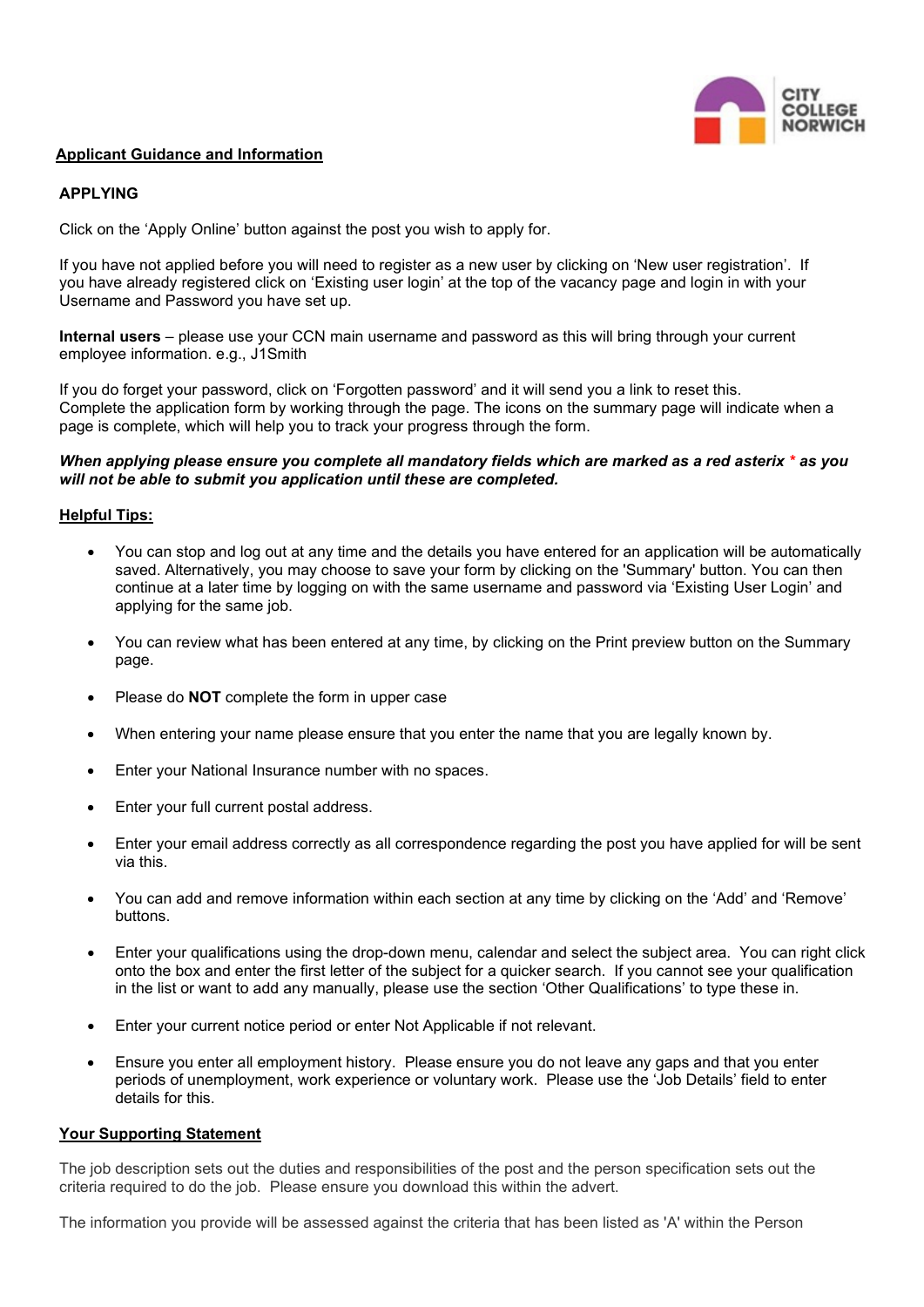Specification for the post.

Within the 'Statement of Support' outline why you are applying and why you are suitable for this post by demonstrating how your skills, knowledge, qualifications, experience, and abilities relate to the duties, responsibilities and criteria of the post. Provide examples of what you have done, what you were responsible for and what the results/outcomes were.

The examples that you use do not have to be related to your present or most recent post - they can be from previous posts or general experiences whether paid or unpaid.

You can type your statement directly into this section or copy and paste from a word document into the text box. Please note that there is a maximum of 8000 characters for this which includes punctuation and spacing.

## **References**

For references you will need to enter full details of two people who have agreed to provide a reference about your professional competence. Referees should not be friends or relatives. If you are currently or have recently been working, one referee must be from your present or most recent employer/Head Teacher and be someone that had/has line management responsibility for you.

If you are unable to provide two employment referees, please give details of someone you know or have known in the capacity of any of the following: (Please ensure email addresses are provided as we send these out electronically)

Lecturer / Tutor / Teacher Group / Club Leader Work Experience / Voluntary Work Customers / Clients (If you are self - employed)

# **Application Submission**

Once your application form has been fully completed, please ensure that you have clicked the 'Submit'' button to apply followed by the continue button. An email will be sent to you confirming your submission. If you do not receive a confirmation email these means that you have not yet submitted.

### **Please ensure that you submit you application before the deadline given as your application can not be included if it has been submitted after the deadline has passed.**

All applications will be sent for shortlist to the relevant Manager. Your application will be scored against the criteria that has been asked for within the person specification and this will determine the candidates for the selection process. You will be contacted via email regarding the outcome of your application.

# **SELECTION PROCESS**

The selection process can consist of one or more of the following: -

### **Formal Panel Interview**

You will be asked questions based on the competencies within the person specification for the role. You will also be given the opportunity to ask questions. Members of the panel will be taking notes during the interview so they can refer back when making the final decision. This can be undertaken onsite or virtual via Teams.

### **Microteach Session**

This will be assessed within a teaching or training role. You will be observed delivering a timed teaching session on a given topic.

### **Presentation**

You will be asked to prepare and present a timed presentation to a panel on a given subject.

### **Aptitude Tests**